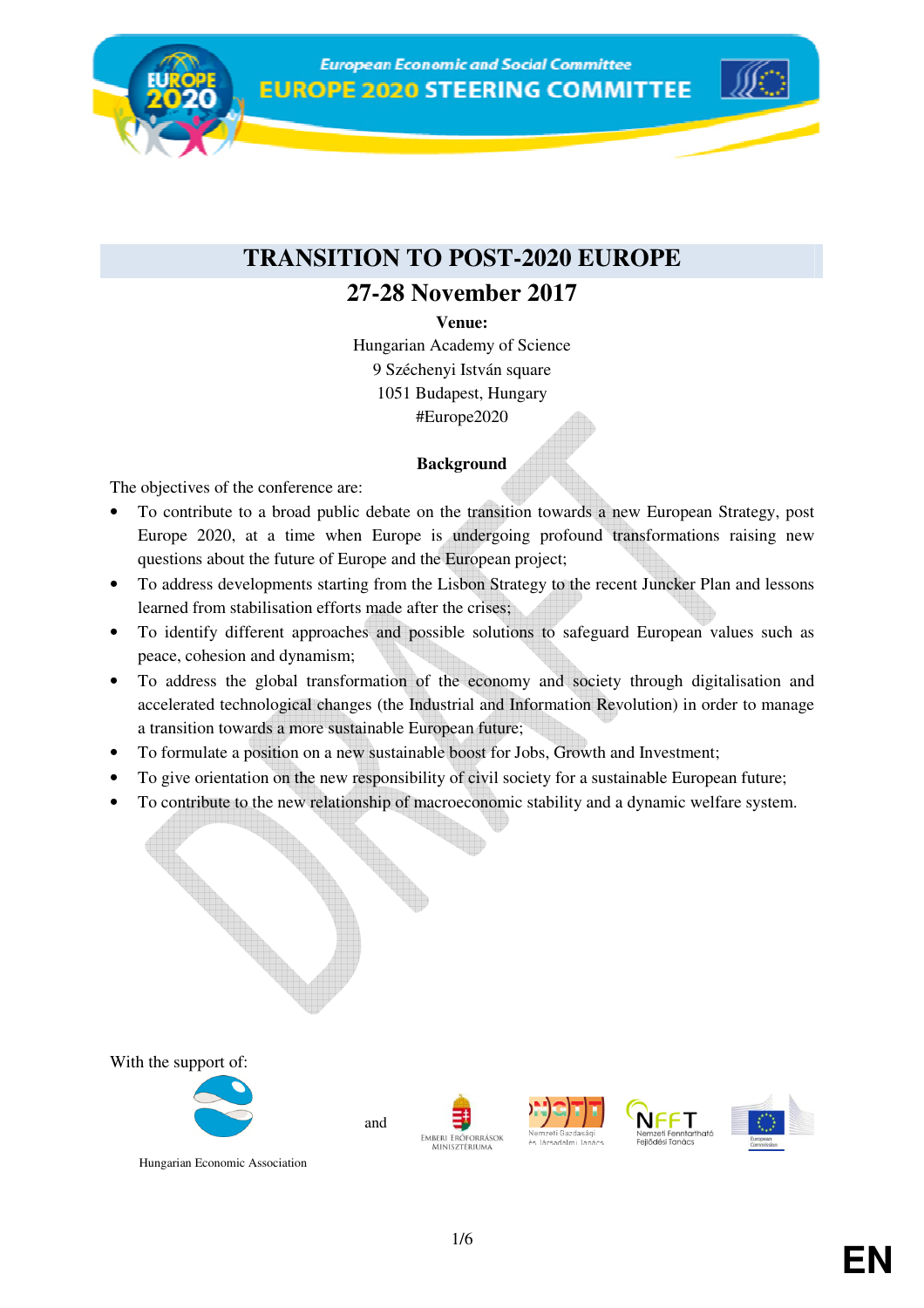



## **DRAFT PROGRAMME**

#### **MONDAY, 27 NOVEMBER**

| $2 p.m. - 2.30 p.m.$      | Registration, welcome and coffee                                                                                                                                                                                  |  |  |
|---------------------------|-------------------------------------------------------------------------------------------------------------------------------------------------------------------------------------------------------------------|--|--|
| $2.30$ p.m. $- 2.35$ p.m. | <b>Welcome message</b><br>Etele Baráth, President of the Europe 2020 Steering Committee<br>(EU2020SC) of the European Economic and Social Committee (EESC)                                                        |  |  |
| $2.35$ p.m. $- 2.45$ p.m. | <b>Opening remarks</b>                                                                                                                                                                                            |  |  |
|                           | Zoltán Balog, Minister of Human Capacities                                                                                                                                                                        |  |  |
|                           | Luca Jahier, President of the Various Interests Group of the EESC /                                                                                                                                               |  |  |
|                           | incoming EESC President                                                                                                                                                                                           |  |  |
|                           | Éva Hegedűs, Secretary-General of the Hungarian Economic                                                                                                                                                          |  |  |
|                           | Association                                                                                                                                                                                                       |  |  |
|                           |                                                                                                                                                                                                                   |  |  |
| $2.45$ p.m. $-4.00$ p.m.  | <b>Keynote speakers</b>                                                                                                                                                                                           |  |  |
|                           | Luca Jahier, President of the Various Interests Group of the EESC:<br>"The new responsibility of civil society for a sustainable European<br>future"                                                              |  |  |
|                           | István Pál Székely, Director in Directorate-General Economic and                                                                                                                                                  |  |  |
|                           | Financial Affairs at the European Commission                                                                                                                                                                      |  |  |
|                           | Philippe Lamberts, Member of the European Parliament, Co-Chair of<br>the Group of Greens/European Free Alliance in the European Parliament<br>Ferenc Takács Szabolcs, Secretary of State responsible for European |  |  |
|                           | <b>Affairs</b>                                                                                                                                                                                                    |  |  |
|                           | Gábor Iván, Director for General Policy, Council of the European                                                                                                                                                  |  |  |
|                           | Union                                                                                                                                                                                                             |  |  |
| 4.00 p.m. $-4.30$ p.m.    | Questions & Answers moderated by Etele Baráth, President of                                                                                                                                                       |  |  |
|                           | the EU2020SC of the EESC                                                                                                                                                                                          |  |  |
|                           | <b>Coffee break</b>                                                                                                                                                                                               |  |  |
| 4.30 p.m. $-4.45$ p.m.    |                                                                                                                                                                                                                   |  |  |
|                           |                                                                                                                                                                                                                   |  |  |
|                           |                                                                                                                                                                                                                   |  |  |

**4.45 p.m. – 5.30 p.m. Debate** with the representatives of the national Economic and Social Councils on *Organised Civil Society and The Future of Europe*, moderated by **Attila Szücs**, President of the National Economic and Social Council of Hungary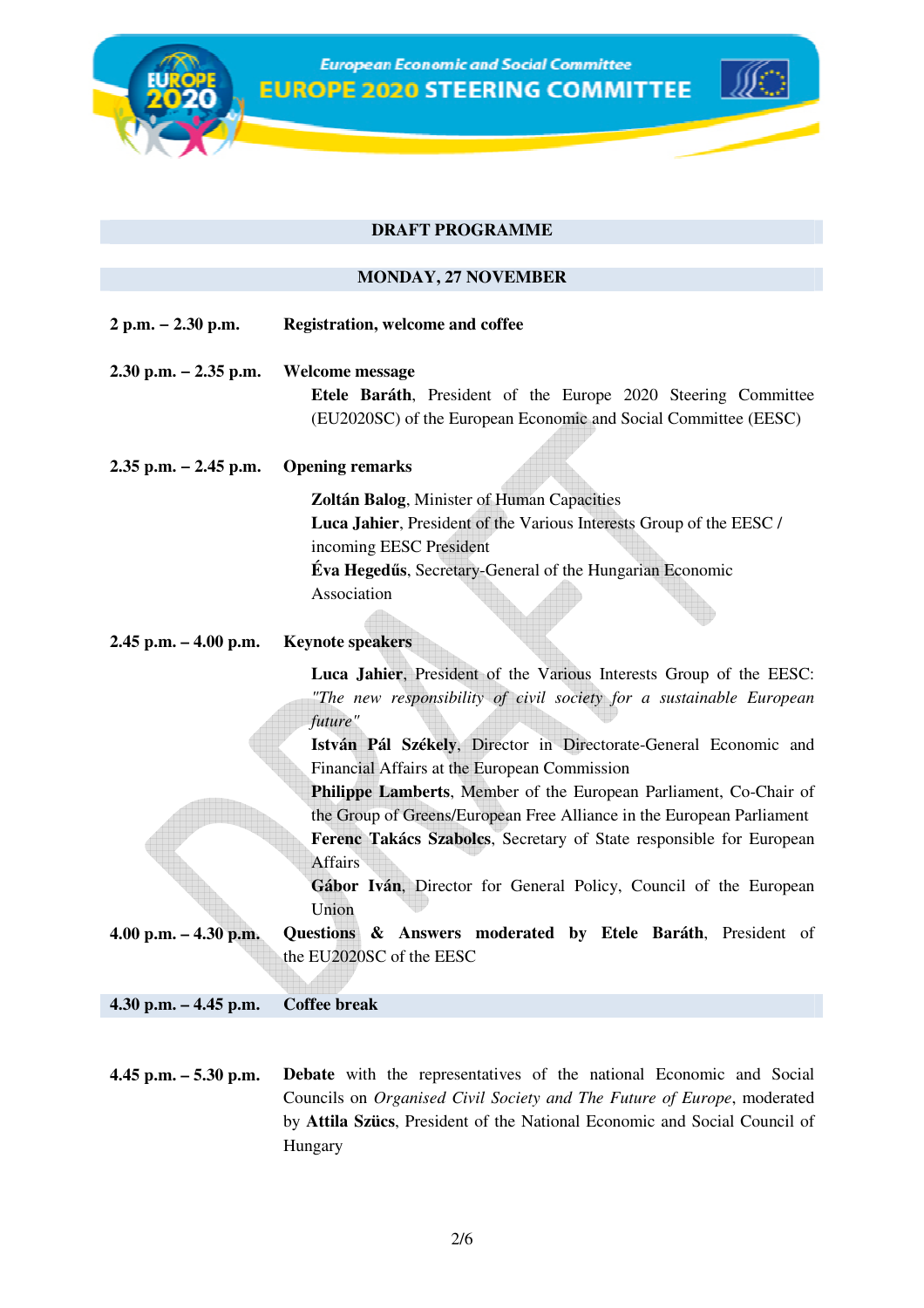



Keynote speaker:

**Paul Fourier**, Member for the General Confederation of Labour in the Economic, Social and Environmental Council of France

National Economic and Social Councils representatives:

Hungary: **László Kuti**, **Robert Szendrey**

Greece: **Fotios Koleventis**

Luxembourg: **Danel Becker**

Spain: **Beatriz Martín Nieto**

#### **TUESDAY, 28 NOVEMBER**

- **8.30 a.m. 9 a.m. Welcome and coffee**
- **9 a.m. 10.45 a.m. PANEL 1 WHY DO WE NEED A SUCCESSOR TO THE EU2020 STRATEGY?**

9 a.m. – 9.50 a.m. **Keynote speakers:** 

**Brenda King**, President of the Sustainable Development Observatory at the EESC – introduction/chair

**Enrico Giovannini**, Director of the Italian Alliance for Sustainable Development (via Skype)

**Péter Balázs**, Professor at Central European University and former European Commissioner for Regional Policy, Vice President of the Hungarian Economic Association

9.50 a.m. – 10.45 a.m. **Members of the panel:**

**Moderator, Tamás Halm**, member of the board of the Hungarian Economic Association

**Csaba Kőrösi**, Director of Environmental Sustainability at the Office of the President of Hungary

**Juraj Sipko**, Director of the Institute of Economic Research, Slovak Academy of Sciences

**Gábor Bartus**, The Hungarian National Council for Sustainable Development

# **Open floor discussion and written live contributions by students from participating universities (**…**)**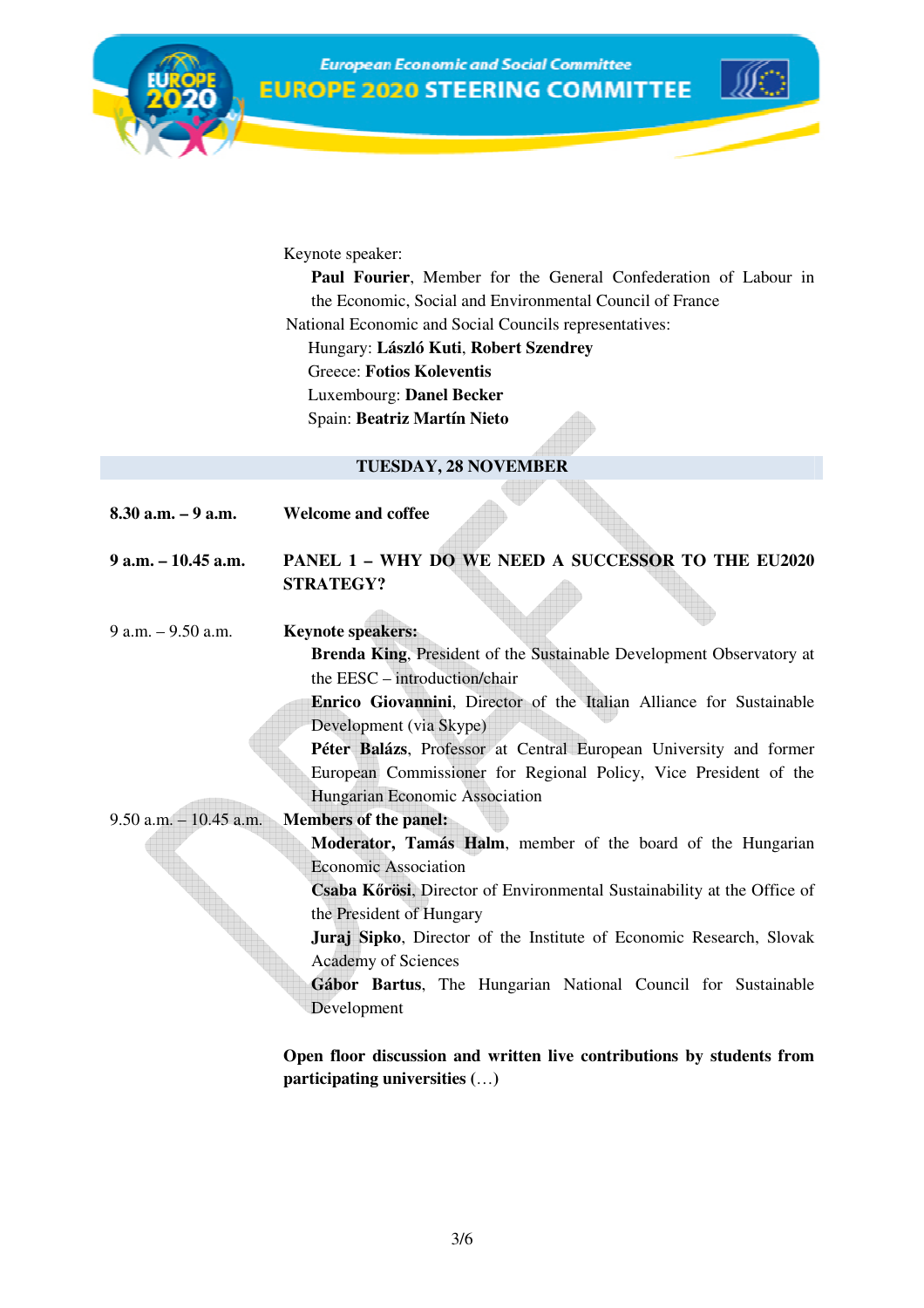

This **first panel** will focus on the following:

- An analysis of what worked well and what worked less well in the EU2020 Strategy and why (going all the way back to the Lisbon Strategy from 2000, arguing the need for a broad, horizontal EU development strategy for the future);
- Establishing the *Sustainable Development Goals* (SDGs) as the future horizontal EU-strategy with special emphasis on the social aspects of growth and jobs;

 $\triangle$ 

• A new paradigm for the post-2020 transition.

| $10.45$ a.m. $-11$ a.m.     | <b>Coffee break</b>                                                    |
|-----------------------------|------------------------------------------------------------------------|
|                             |                                                                        |
| $11$ a.m. $- 12.45$ p.m.    | PANEL 2 - WHAT ARE THE NEW TRENDS IN SOCIETY OF                        |
|                             | <b>TRANSITIONS?</b>                                                    |
| $11$ a.m. $- 11.50$ a.m.    | <b>Keynote speakers:</b>                                               |
|                             | <b>Pavel Trantina, President of the Section for Employment, Social</b> |
|                             | Affairs and Citizenship (SOC) of the EESC – introduction/chair         |
|                             | <b>Seamus Boland, EESC member</b>                                      |
| $11.50$ a.m. $- 12.45$ p.m. | <b>Members of the panel:</b>                                           |
|                             | Moderator, Tamás Halm, member of the board of the Hungarian            |
|                             | <b>Economic Association</b>                                            |
|                             | Bernadett Petri, Policy Assistant in the Cabinet of Commissioner       |
|                             | <b>Navracsics</b>                                                      |
|                             | Stefano Palmieri, EESC Member                                          |
|                             | Kinga Joó, EESC Member                                                 |
|                             | <b>Anne Demelenne, EESC Member</b>                                     |
|                             | Oliver Röpke, EESC Member                                              |
|                             | Open floor discussion and written comments by students from            |

This **second panel** will focus on the following:

- Whatever policy initiative is going to replace the EU 2020 Strategy will be faced with the big challenges raised by on-going transitions (digitalisation, climate/environment issues, social disparities, democratic challenges) linked to the SDGs;
- What will the socio-economic effects be, for instance on jobs in the knowledge economy?

**participating universities (**…**)**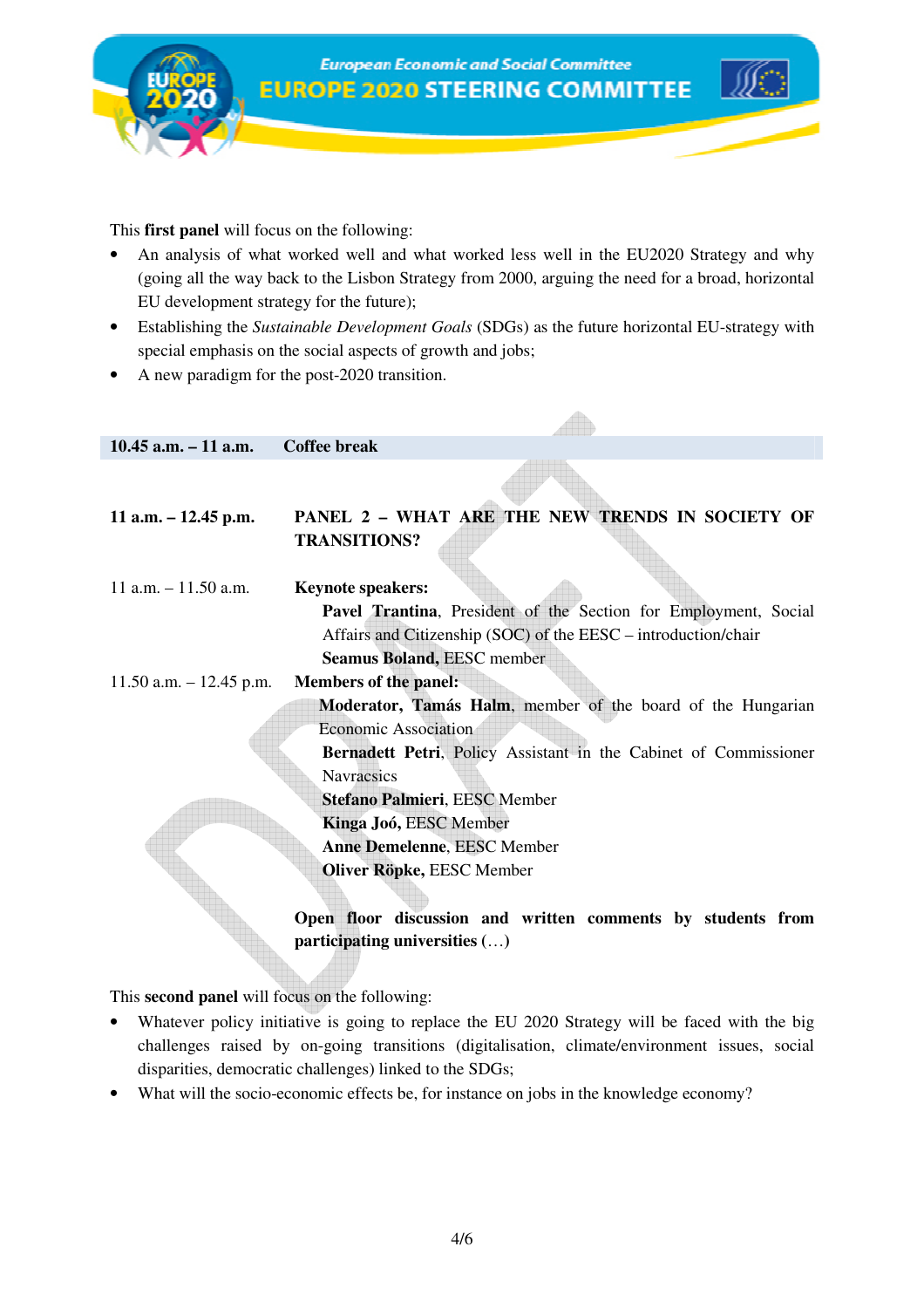**European Economic and Social Committee EUROPE 2020 STEERING COMMITTEE** 



| 12.45 p.m. $-1$ p.m.   | Greeting:                                                        |
|------------------------|------------------------------------------------------------------|
|                        | Miklós Soltész, Secretary of State, Ministry of Human Capacities |
| 1.00 p.m. $-2.30$ p.m. | Lunch break                                                      |

### **2.00 p.m. – 3.45 p.m. PANEL 3 – WHAT TYPE OF NEW GOVERNANCE DO WE NEED?**

2.00 p.m. – 2.50 p.m. **Keynote speakers:** Péter Ákos Bod, Professor at the Budapest University of Economics, member of the Hungarian Academy of Sciences, Vice President of the Hungarian Economic Association **Carlos Trias Pintó**, EESC member 2.50 p.m. – 3.45 p.m. **Members of the panel: Moderator, Tamás Halm**, member of the board of the Hungarian

> Economic Association **Philippe de Buck,** EESC member

> > **Stéphane Buffetaut**, EESC Member **Gusztáv Báger**, Hungarian Academy of Sciences

# **Open floor discussion**

This **third panel** will focus on the following:

- In the context of the post-2020 transitions, governance should work towards building the kind of society that Europeans want and should make it clear how the EU can contribute to bringing about that change (e.g. defining policy and identifying factors that can drive or hinder change);
- An in-depth debate on the role of all the different participants in the EU decision-making process should examine the new roles for stakeholders in Europe in areas where networks of national ESCs, economic and social partners, and sustainable development organisations could reach a broader agreement on the action needed with a view to the post-2020 situation;
- The challenges linked to the future transitions involving new participatory governance.

| $3.45$ p.m. $-4$ p.m. | Coffee break |
|-----------------------|--------------|
|-----------------------|--------------|